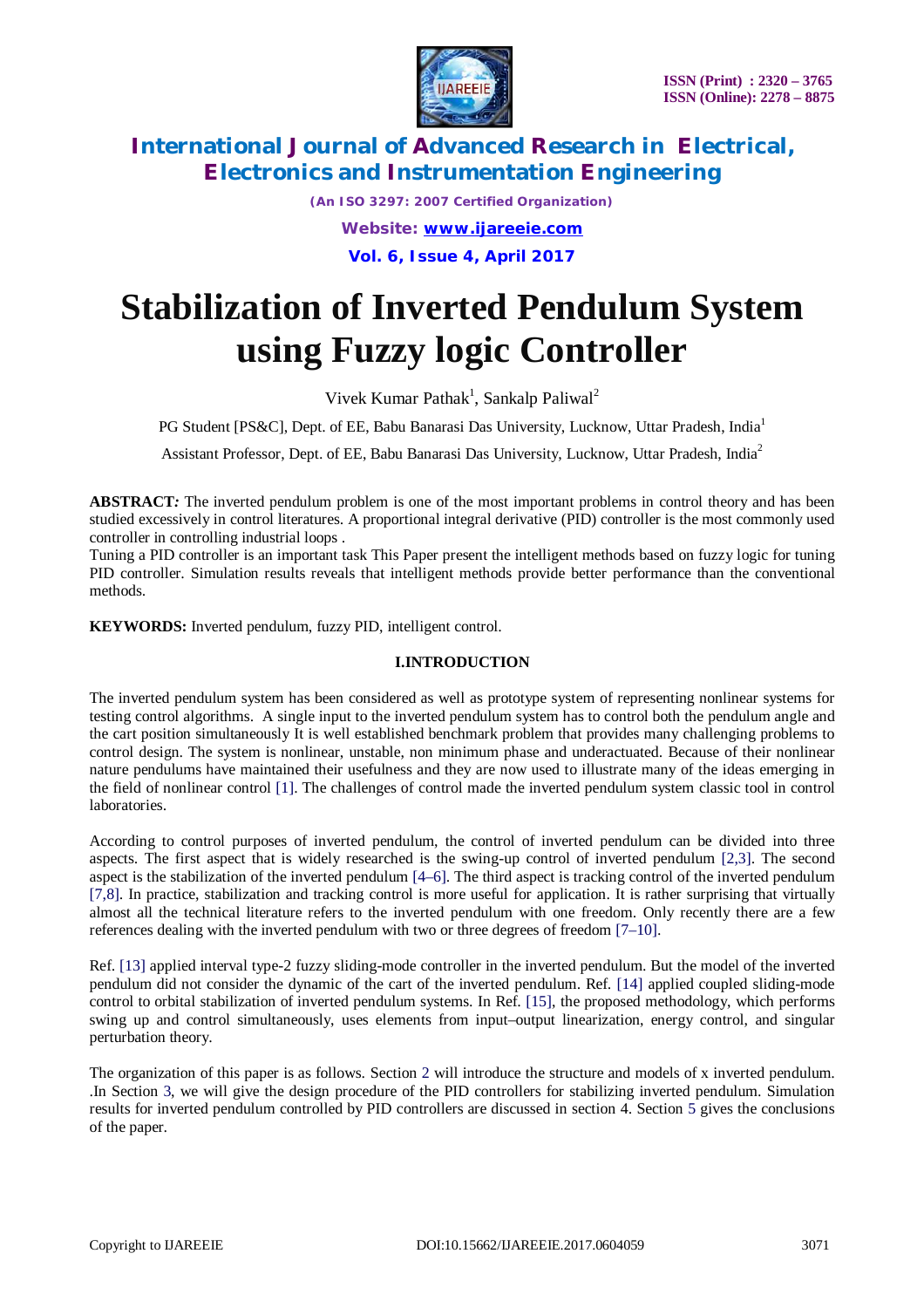

*(An ISO 3297: 2007 Certified Organization)*

*Website: [www.ijareeie.com](http://www.ijareeie.com)*

**Vol. 6, Issue 4, April 2017**

## **II. STRUCTURE AND MATHEMATICAL MODEL OF INVERTED PENDULUM**

The x inverted pendulum on a pivot driven by horizontal control force is shown in fig 1(a) the control based on the horizontal displacements x inverted pendulum are the total kinetic energy and potential energy . K=1/2MX<sub>2</sub>+1/2( $(X_P^2 + Z^2)$ , Z= mgzp Let l is the distance from the pivot to the maas center of the pendulum M,m are the piot and the pendulum (x,z) respectively(x,z) is the position of the pivot in the xoz coordinate is the speed in the xoz coordinate  $(x_p, z_p)$  and angle  $\Theta$  and  $F_x$  is the horizontal control force.



 **Figure -1**

Inverted pendulum system free-body diagrams of the two elements

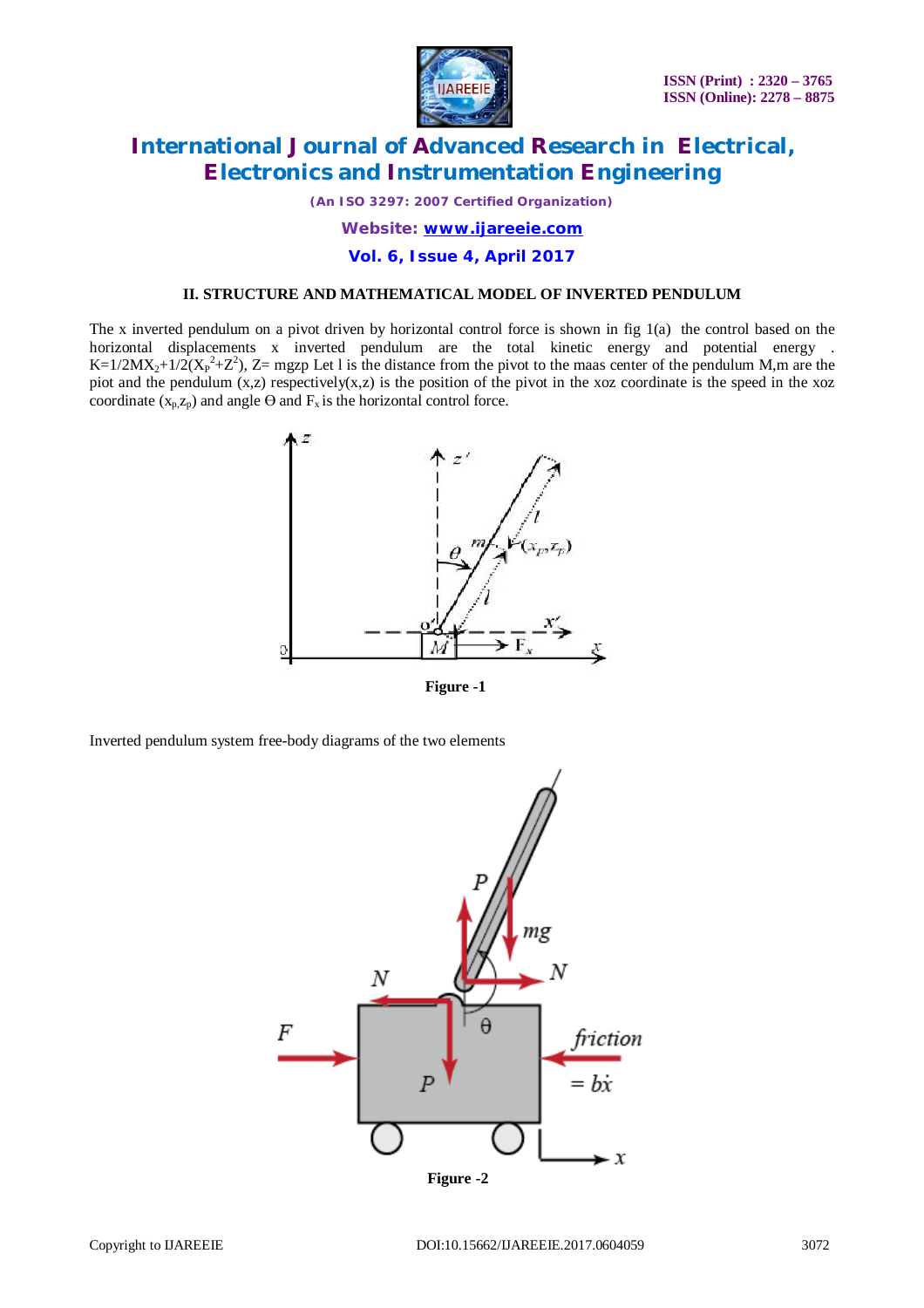

*(An ISO 3297: 2007 Certified Organization)*

*Website: [www.ijareeie.com](http://www.ijareeie.com)*

### **Vol. 6, Issue 4, April 2017**

free-body diagram of the cart in the horizontal direction Summing the forces you get the following equation of  $Mx+bx+N=F$  (1)

forces in the free-body diagram of the pendulum in the horizontal direction, you get the following expression for the reaction force  $N$ .

$$
N = mx + ml\Theta\cos\Theta \cdot ml\ \Theta^2 \sin\Theta \tag{2}
$$

One of the two governing equations for this system is obtained if this equation is substituted into the first equation

$$
(M+m)x + bx + m1\Theta\cos\Theta - m1\Theta \sin\Theta = F
$$
 (3)

To get the second equation of motion for this system, sum the forces perpendicular to the pendulum

$$
PSIN\Theta + NCOS\Theta - mg \sin\Theta = ml^2\Theta + mx\cos\Theta
$$
\n(4)

To get rid of the  $P$  and  $N$  terms in the equation above, sum the moments about the centroid of the pendulum to get the following equation

$$
-PISIN\Theta - Nl\cos\Theta = I\Theta
$$
 (5)

Combining these last two expressions, the second governing equation is obtained

$$
(I+mI2) \Theta + mglsin\Theta = - mlxcos\Theta
$$
 (6)

Let  $\phi$  represent the deviation of the pendulum's position from equilibrium, that is,  $\theta = \pi + \phi$ . Again presuming a small deviation  $(\phi)$  from equilibrium, we can use the following small angle non linear function

$$
\cos\Theta = \cos(\Pi + \varphi) = -1\tag{7}
$$

 $\sin\Theta = \sin(\Pi + \phi) = -\phi$  (8)

$$
\Theta^2 = \varphi^2 = 0 \tag{9}
$$

After substiting the above approximations into our nonlinear governing equations, the two linearized equations of

Motion are obtained. Note  $\boldsymbol{\psi}$  has been substituted for the input  $\boldsymbol{F}$ .

$$
(I+mI2) \varphi - mglsin \varphi = -mIx
$$
 (10)

$$
(M+m)x + bx - m\n\phi = u \tag{11}
$$

### **III. CONTROLLER DESIGN**

A proportional–integral–derivative controller (PID controller) ia control loop feedback mechanism (controller) commonly used in industrial control systems A PID controller continuously calculates an error value e(t) difference between a desired set point and measured process variable and applies a correction based on proportional, integral and derivative terms (sometimes denoted P, I,and D respectively) which give their name to the controller type.

$$
u(t) = kpe(t) + k_i \int_0^t e(t) dt + k_d \, de(t)/dt \qquad (12)
$$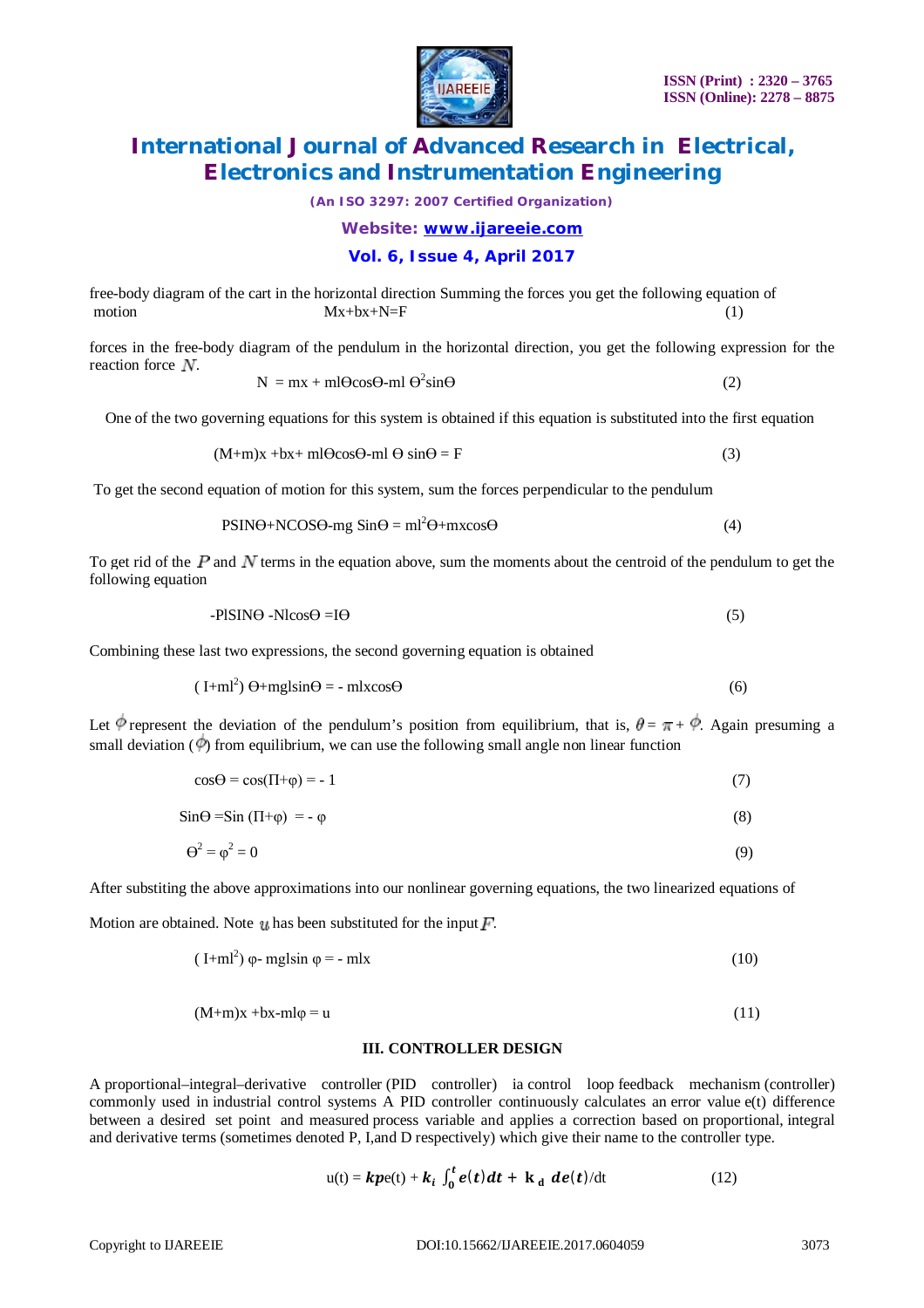

*(An ISO 3297: 2007 Certified Organization)*

*Website: [www.ijareeie.com](http://www.ijareeie.com)*

### **Vol. 6, Issue 4, April 2017**

In this paper two tuning methods for PID controller have been used**.** 

 **4.1. TRAIL ERROR METHOD: -** In the first step, we design one PID controller of the x inverted pendulum for The angle control the pivot position control problem. There are lots of control applied to the inverted pendulum angle control without consider the dynamics of the pivot. In this step, the goal of the control PID1 controller design is to stabilize the angle of the x inverted pendulum. The parameters of PID1 controller of the inverted pendulum are given as following

PID1: 
$$
P_1 = 85
$$
,  $I_1 = 80$ ,  $D_1 = 20$ 

### **4.1.1 The second step with two PID controllers design:**

Based on the PID1 controller designed in the first step, we add PID2 controller to control the position of the pivot. The control structure is given in the Fig. 3(b). In this step, PID1 need not change any more. We can adjust the parameters of PID2.The parameters of PID2 controller of the inverted pendulum are given as follows

PID2 :  $P2 = -19$ ,  $I2 = -19$ ,  $D2 = -10$ 



 **Figure-3** . **Structure of x inverted pendulum**.[10]

**4.2. Fuzzy PID CONTROLLER:** The fuzzy PID controller has been implemented using fuzzy logic. It is a closed loop system the reference signal is taken, fuzzy self tuning controller is governed by two inputs & three out puts. Inputs used are error & derivative of error .outputs are parameters of PID is  $K_p$ ,  $k_i$ , &  $k_d$  these parameter are given to PID controller and further controlling of system is done. Fuzzy self tunning controller if we do not take an account of fuzzy self tuning controller then.(1) our output will show non linearity .(2) It will be affected by time lagging or time delay.



**Figure-4**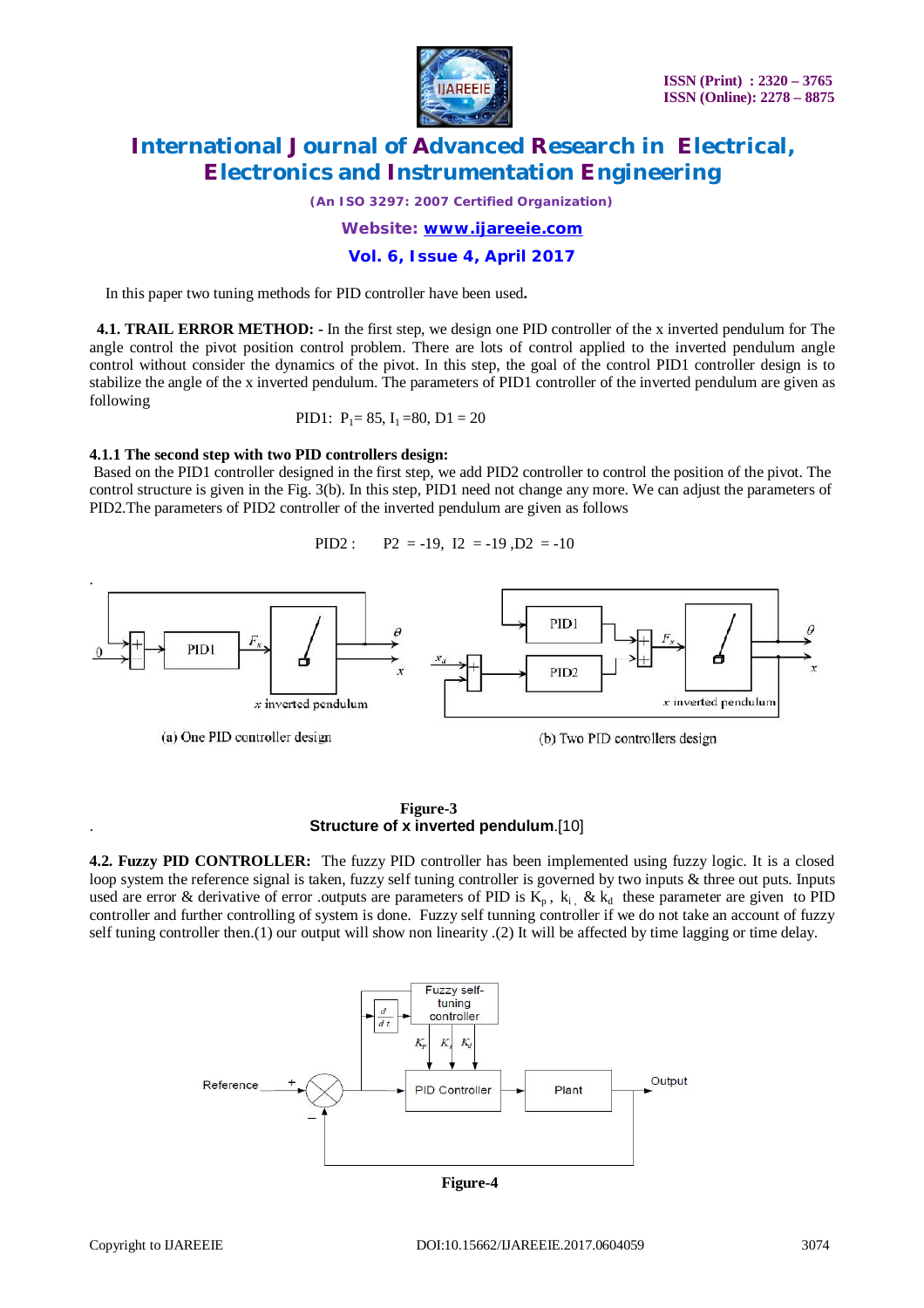

*(An ISO 3297: 2007 Certified Organization) Website: [www.ijareeie.com](http://www.ijareeie.com)*

**Vol. 6, Issue 4, April 2017**

# **BLOCK DIAGROM FUZZY PID CONTROLLER [11]**



**: Figure- 5 Two input three output FLC structure** 



**Figure- 6 (A)** 



**Figure- 6 (B)**

**Input fuzzy sets (a) error (e) (b) Change of error (Δe)**

The output membership functions are shown in Figure 4. For the output fuzzy sets the scaling of range has been done corresponding to the formulas

.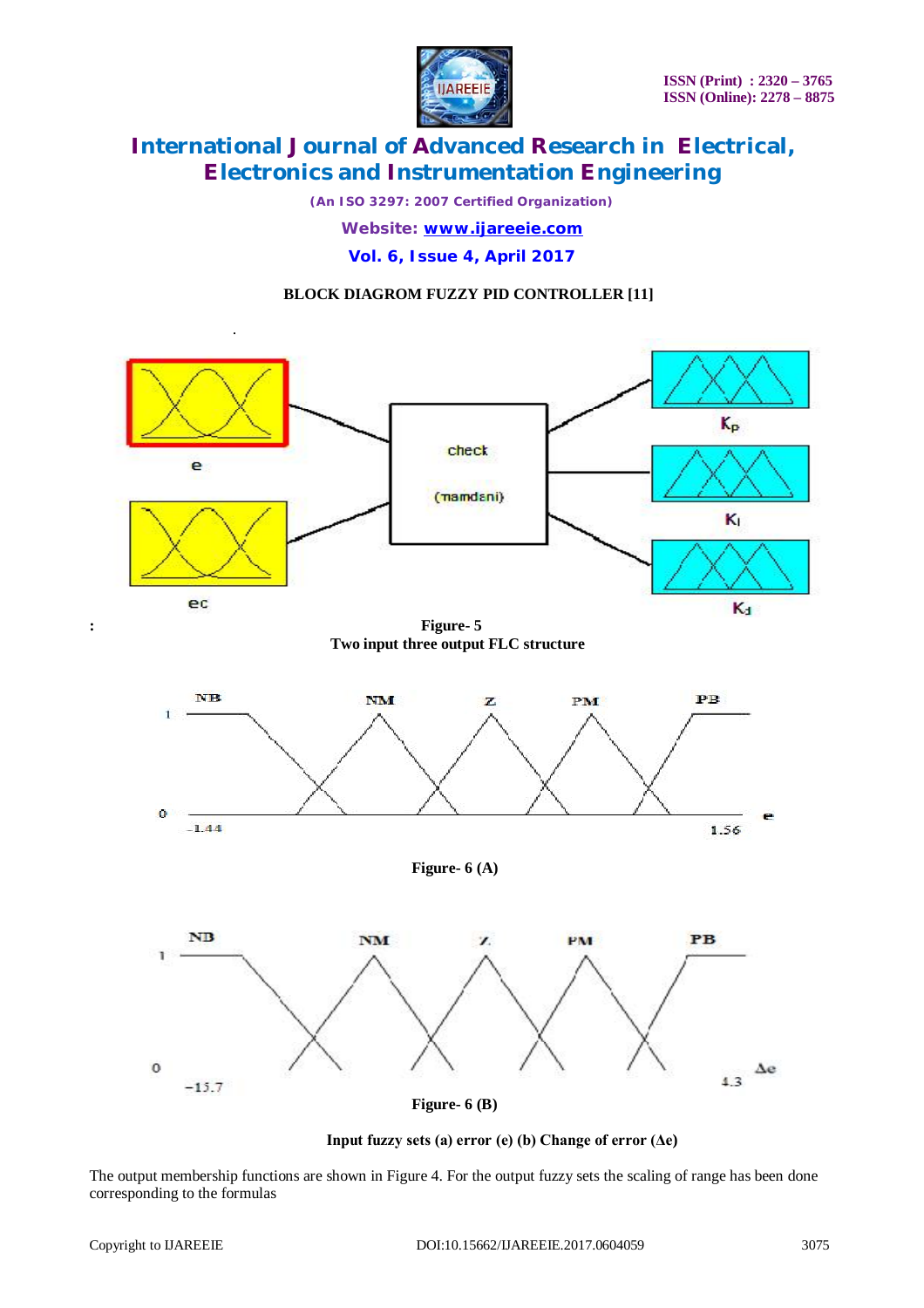

*(An ISO 3297: 2007 Certified Organization) Website: [www.ijareeie.com](http://www.ijareeie.com)*

**Vol. 6, Issue 4, April 2017**

| $K_{p}$    | $K_P - Kpmin$<br>=<br>Kpmax-Kp <sub>min</sub> | (13) |
|------------|-----------------------------------------------|------|
| $K_I'$     | $\frac{K_i-Kimin}{Kimax-Kimin}$ .<br>$=$      | (14) |
| $K_d'$<br> | Kd – Kdmin<br>$=$<br>Kdmax-K <sub>dmin</sub>  | (15) |

The minimum and maximum values of various gain have been obtained by analysing the step response using trail error method.



 **Output fuzzy sets**  $K_{P_1}K_{I_2}K_{D_1}$ 

 The rule base for the fuzzy-PID controller is shown in Table1 which can be implemented for tuning the PID Controller.

### **Input fuzzy sets (a) error (e) (b) Change of error (Δe)**

The rule base is defined as follows:

,

IF error e is NB and derivative of error de/dt is also NB then output variable i.e. Kp', Ki, Kd will be NB and if e is Z and derivative of error de/dt is NS then output will NS and so on.

| e           | NB             | <b>NM</b> | Z         | <b>PM</b> | PB        |
|-------------|----------------|-----------|-----------|-----------|-----------|
| $-\Delta e$ |                |           |           |           |           |
| NB          | N <sub>B</sub> | <b>NB</b> | NM        | <b>NM</b> | Z         |
| <b>NM</b>   | NB             | <b>NM</b> | <b>NS</b> | Ζ         | <b>PM</b> |
| ${\bf z}$   | NM             | <b>NM</b> | Ζ         | <b>PM</b> | <b>PM</b> |
| <b>PM</b>   | <b>NM</b>      | Ζ         | <b>PM</b> | PM        | <b>PB</b> |
| <b>PB</b>   | Ζ              | <b>PM</b> | <b>PM</b> | <b>PB</b> | PB        |

|  |  |  | Table -1 Rule base for fuzzy-PID controller [11] |
|--|--|--|--------------------------------------------------|
|--|--|--|--------------------------------------------------|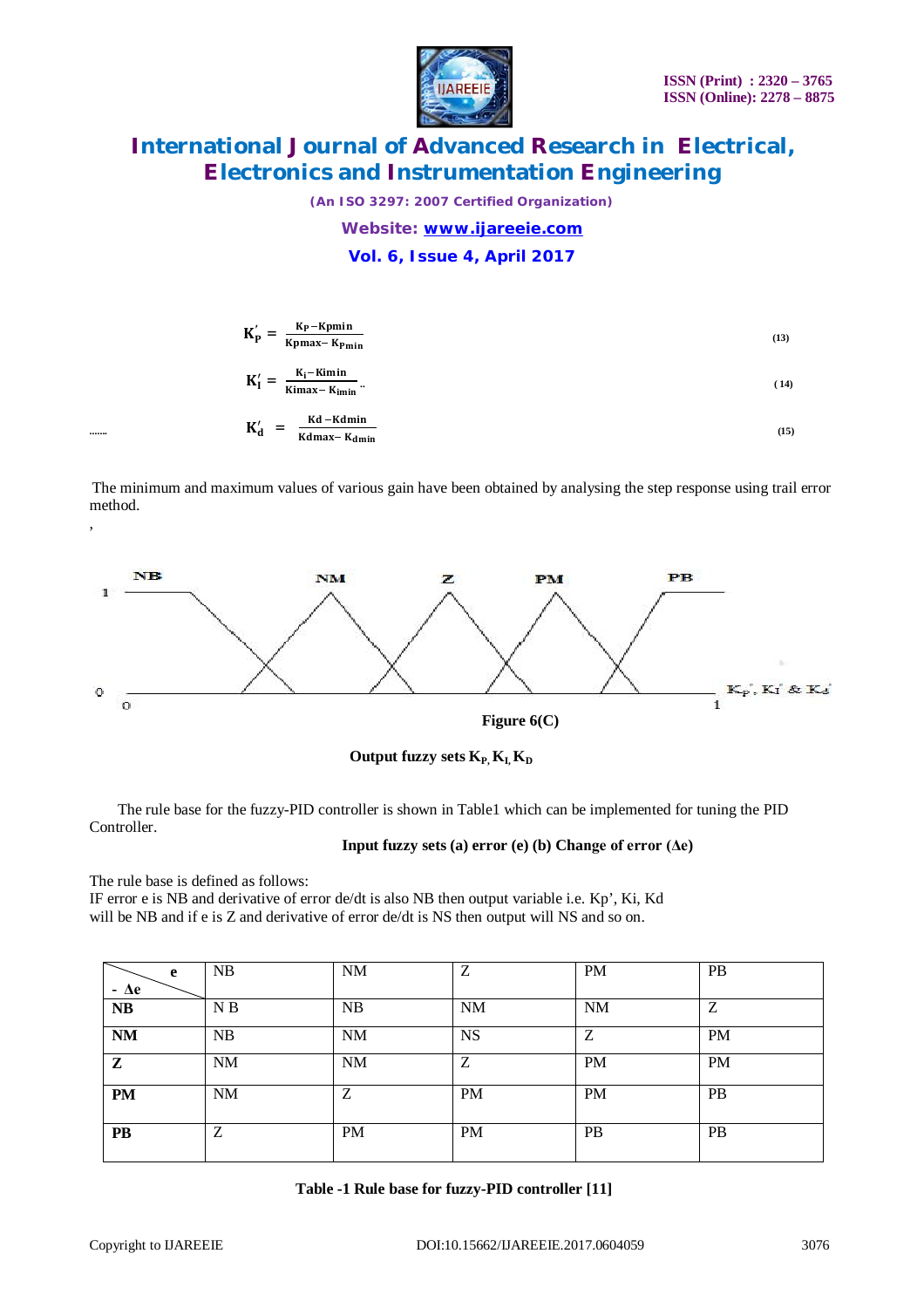

*(An ISO 3297: 2007 Certified Organization)*

*Website: [www.ijareeie.com](http://www.ijareeie.com)*

**Vol. 6, Issue 4, April 2017**

### **IV. RESULT AND DISCUSSION**

### **4.1 Result using trial and error technique**

In trial and error two loop controller scheme is used for controlling x-inverted Pendulum. In this 1<sup>st</sup> design PID-1 for controlling the angle then we design position controller for tracking of inverted pendulum. In this method the PID parameters are obtained by hit and trial. First PID1 is designed for controlling the position x and then the second controller PID2 is designed for controlling the angle. In figure 7 results of angle controller for tial and error are shown.



Figure 7 Angle controller for trial and error In figure 8 results of position controller for trial and error are shown.





**5.2 Result using fuzzy PID control and technique:** The fuzzy PID controller has been implemented using fuzzy logic. It is a closed loop system the reference signal is taken, fuzzy self tuning controller is governed by two inputs & three out puts. Inputs used are error & derivative of error .outputs are parameters of PID is  $K_p$ ,  $k_i$ , &  $k_d$  these parameter are given to PID controller and further controlling of system is done. In figure 9 results of position controller for fuzzy PID are shown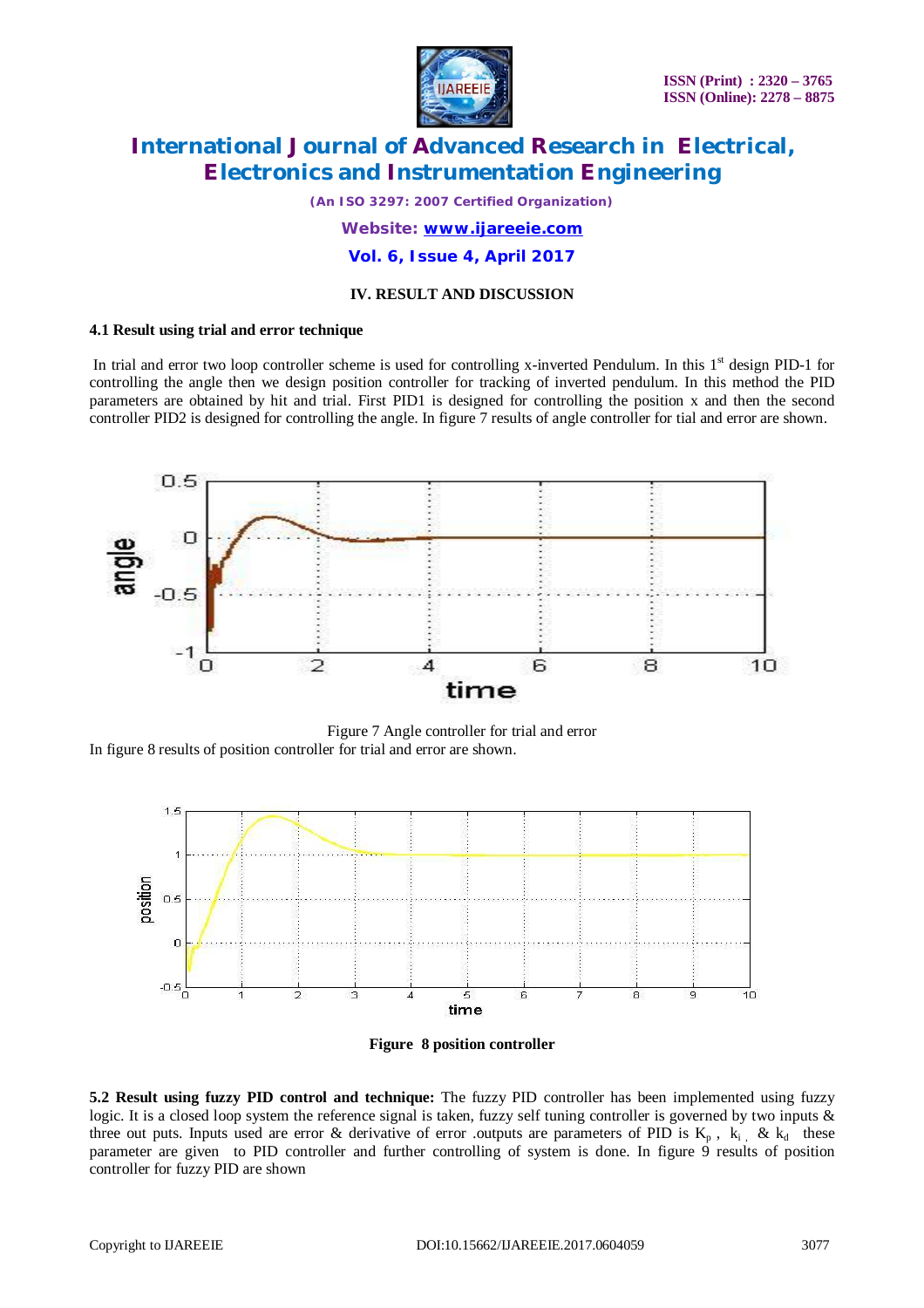.



# **International Journal of Advanced Research in Electrical, Electronics and Instrumentation Engineering**

*(An ISO 3297: 2007 Certified Organization)*

*Website: [www.ijareeie.com](http://www.ijareeie.com)*

**Vol. 6, Issue 4, April 2017**



**Figure ( 9) position controller**





**Figure ( 10) angle controller**

In table (2) performance parameters of Position controller & angle controller of Fuzzy PID and trail and error are compared .

| <b>Position controller &amp; angle controller</b> |            |                  |  |  |  |  |  |
|---------------------------------------------------|------------|------------------|--|--|--|--|--|
| s.no                                              | <b>PID</b> | <b>FUZZY PID</b> |  |  |  |  |  |
| Rise time tr                                      | 1.29       | 1.84             |  |  |  |  |  |
| Setling time ts                                   | 3.45       | 5.2              |  |  |  |  |  |
| Overshoot Mp                                      | 43%        | 30%              |  |  |  |  |  |
| Under shoot up                                    | 32%        | 5%               |  |  |  |  |  |
|                                                   |            |                  |  |  |  |  |  |
|                                                   |            |                  |  |  |  |  |  |
| s.no                                              | <b>PID</b> | <b>FUZZY PID</b> |  |  |  |  |  |
| Rise time                                         | .54        | $0.7$ Sec        |  |  |  |  |  |
| Setling time ts                                   | 3.2        | $3.8$ sec        |  |  |  |  |  |
| Over shoot Mp                                     | 18.2%      | 12%              |  |  |  |  |  |
| Under shoot up                                    | 80%        | 18.2%            |  |  |  |  |  |
|                                                   |            |                  |  |  |  |  |  |

**Table 2 Performance parameters for both tuning techniques**